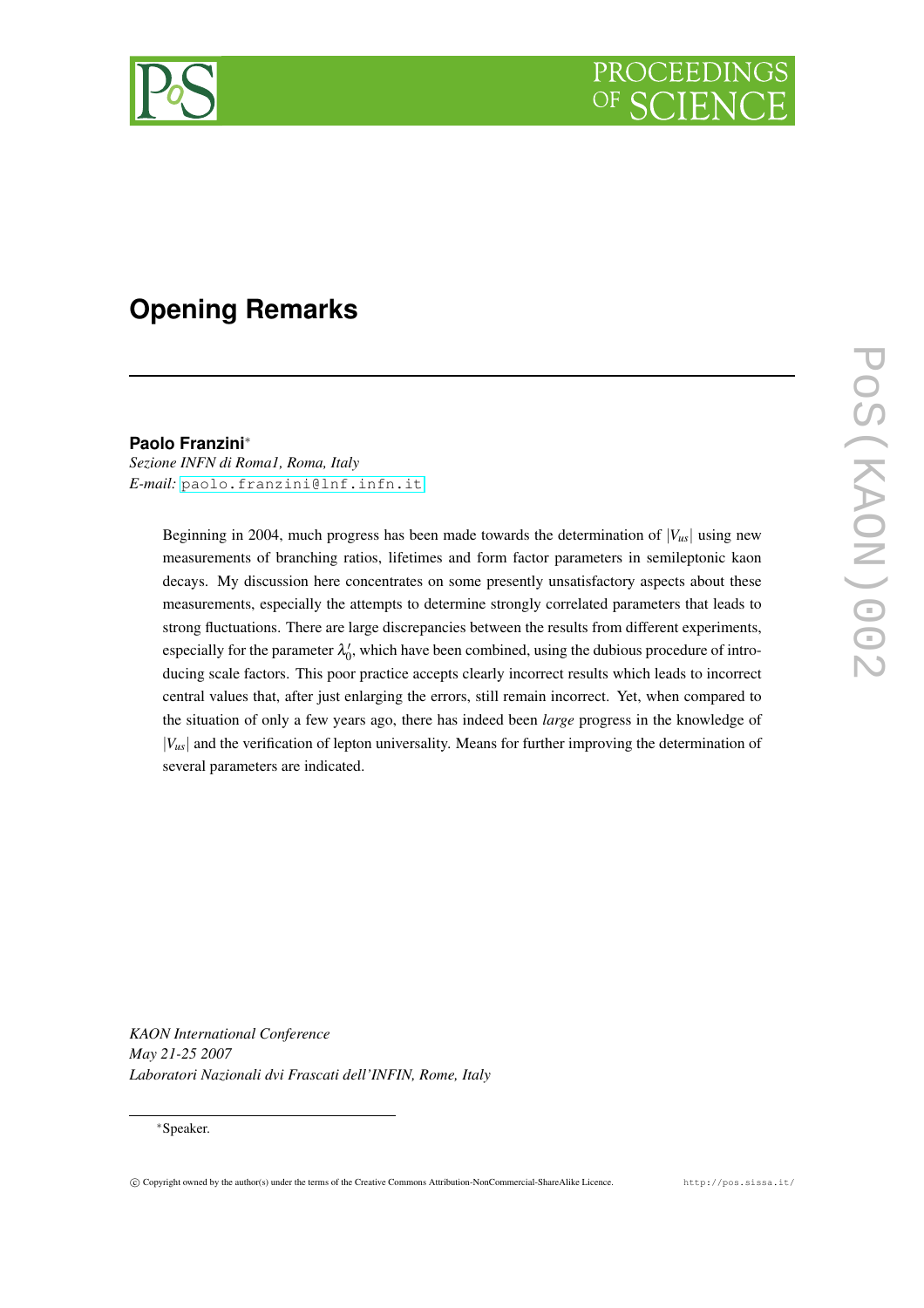## <span id="page-1-0"></span>1. Welcome from KLOE

The Laboratori Nazionali di Frascati, LNF, is the home of the KLOE experiment. All members of the KLOE collaboration who designed, built and use the KLOE detector, are very proud that the 2007 edition of the International Kaon Conference is hosted by LNF and joins in welcoming the participants. KLOE is at present hibernating and the KLOE collaboration is quite busy analyzing the data collected prior to the run end in early 2006. The detector is parked in its assembly hall and remains fully operational. This fall, a crucial accelerator experiment will be carried out on DAΦNE. There are good reasons to expect a significant increase in luminosity and improved background conditions. If the experiment is a success, KLOE will be back on the beam in 2009. All this will be presented Thursday afternoon during the panel discussion.

#### 2. 60 years of kaon physics

Kaons were discovered 60 years ago, [\[1\]](#page-7-0). 1963 was an important year for kaon physics. That year Nicola Cabibbo [\[2\]](#page-7-0), proposed Universality as a way of avoiding introducing additional couplings in the weak interactions. Extending the idea of Cabibbo's angle, through GIM [\[3\]](#page-7-0) and then Kobayashi and Maskawa [\[4\]](#page-7-0), we arrived to the flavor mixing CKM matrix that can accommodate  $\overline{CP}$  violation.  $\overrightarrow{QR}$  was also discovered in 1963. While the official publication of Cronin, Christenson, Fitch, and Turlay is dated 1964 [\[5\]](#page-7-0), the result was known before the end of '63, at least in Brookhaven. It took a long time to get to prove the existence of direct  $\zeta\hat{P}$  and even longer to arrive to an accurate verification of Cabibbo unitarity. In 2004, KTeV presented the first good measurements of the  $K_L$  semileptonic branching ratios in this hall, [\[6\]](#page-7-0). The subsequent two years have seen quite a consolidation of our knowledge of  $|V_{us}|$ , essentially sin  $\theta_C$ , [\[6,](#page-7-0) [7,](#page-7-0) [8,](#page-7-0) [9\]](#page-7-0).

There are still some unsatisfactory points with the  $|V_{us}|$  business, especially some wild discrepancies in the value of the form factor parameters. I will briefly comment about some of this, also with respect to two questions raised at the last kaon meeting, Kaon 05, by Vincenzo Cirigliano [\[10\]](#page-8-0) and Giancarlo D'Ambrosio [\[11\]](#page-8-0).

Before continuing I would like to recall that unitarity of the CKM flavor mixing matrix translates into 6 "unitary triangles", as many as the zeros of the Kronecker's  $\delta_{ij}$  in three dimensions, [\[12\]](#page-8-0). The "kaon",  $J_{12}$ , and "*B*",  $J_{13}$ , triangles are shown in figure 1.



Figure 1: Two CKM unitarity triangles, drawn to scale except as noted.

# 3. Measuring the  $K\pi$  current form factor parameters

#### 3.1 Definitions and error estimates

The matrix element of the hadronic current between a kaon and a pion has the general form

$$
\langle \pi(p)|\bar{u}\gamma_{\alpha}s|K(P)\rangle = f(0)\left((P+p)_{\alpha}\tilde{f}_{+}(t) + (P-p)_{\alpha}\left(\tilde{f}_{0}(t)\frac{\Delta}{t} - \tilde{f}_{+}(t)\frac{\Delta}{t}\right)\right) \tag{3.1}
$$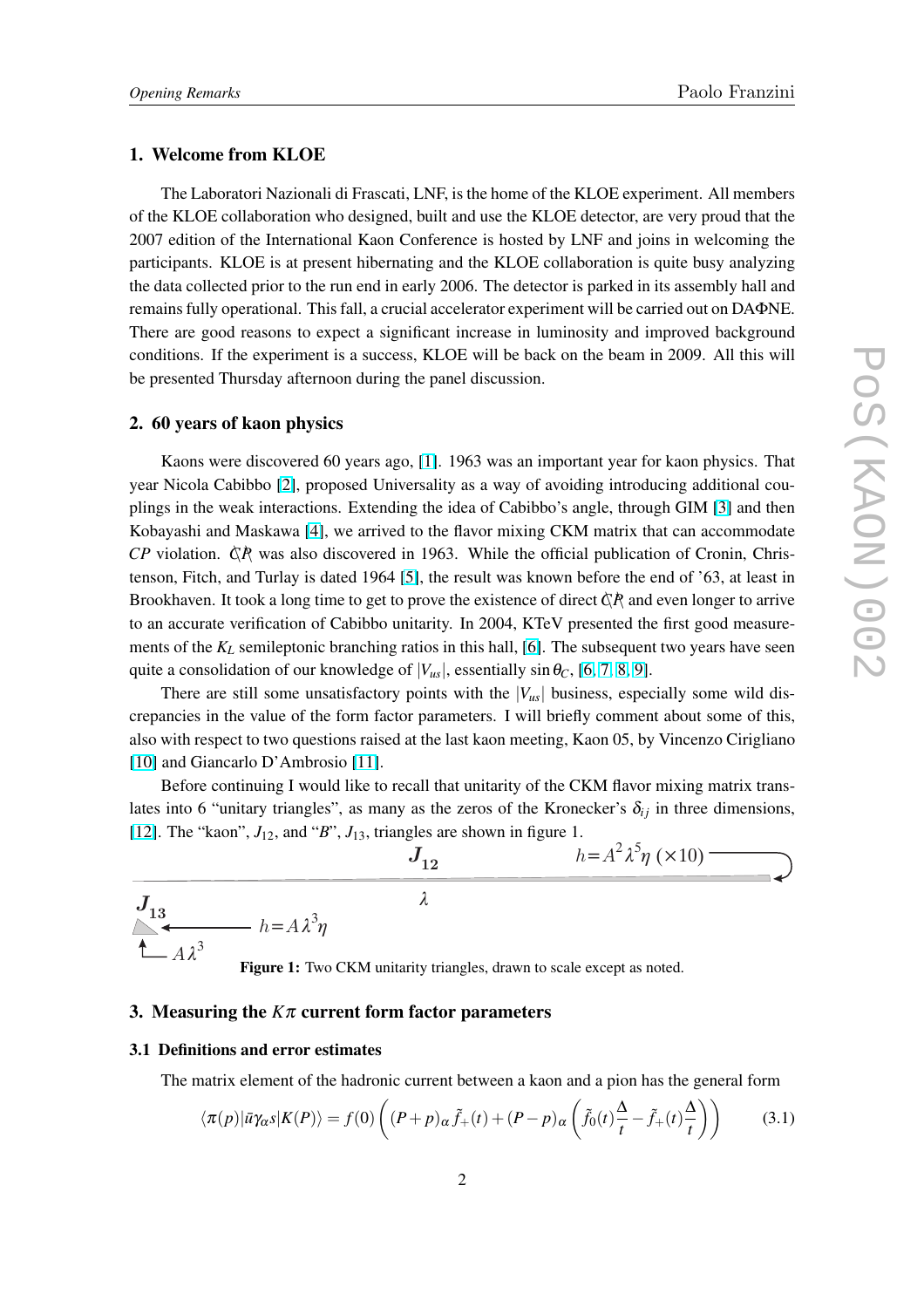<span id="page-2-0"></span>where *P* and *p* are the kaon and pion 4-momenta,  $t = (P - p)^2 = M^2 + m^2 - 2ME_\pi$ ,  $\tilde{f}_{+,0}(0) = 1$  and  $\Delta = M^2 - m^2$ , with  $M = m(K)$  and  $m = m(\pi)$ .  $f(0)$  accounts for  $SU(3)$  breaking effects and must be obtained from prime principles. The spectrum obtained from the amplitude above is distorted by radiative corrections. Because I am interested in understanding the errors in the determination of the FF parameters, I will ignore radiative corrections which are relevant to values of the parameters but do not affect the statistical errors.

The shape of the  $\tilde{f}$  form factors, necessary for computing the phase space integrals in  $K_{\ell 3}$ decays is obtained experimentally from the pion energy spectrum. The form factors can be parameterized as polynomials in *t*:

$$
\tilde{f}_i(t) = 1 + \lambda_i' \frac{t}{m^2} + \frac{\lambda_i''}{2} \frac{t^2}{m^4}
$$
\n(3.2)

with  $i= +$  or 0, or as poles in the *S*-wave and *P*-wave  $\pi - K$  scattering amplitude:

$$
\tilde{f}_i(t) = \frac{M_j^2}{M_j^2 - t} \tag{3.3}
$$

where  $i = +$ , 0 and  $j = j(i) = V$ , *S* for  $i = +$ , 0. The expressions in equation 3.2 and 3.3 are trivially related. Expanding the pole form:

$$
\frac{M_j^2}{M_j^2 - t} = 1 + \frac{t}{M_j^2} + \frac{t^2}{M_j^4} \dots
$$

from which  $\lambda'_+ = m^2/M_V^2$ ,  $\lambda''_+ = 2 \times \lambda'^2$ . Let  $F(\mathbf{p}, x)$  be a probability density function, PDF, where p is some parameter vector, which we want to determine and *x* is a running variable, like *t*. The inverse of the covariance matrix for the maximum likelihood estimate of the parameters is given by [\[13\]](#page-8-0) (dv is the appropriate volume element):

$$
(\mathbf{G}^{-1})_{ij} = -\frac{\partial^2 \ln L}{\partial p_i \partial p_j}, \quad \text{from which, for } N \text{ events}, \quad (\mathbf{G}^{-1})_{ij} = N \int \frac{1}{F} \frac{\partial F}{\partial p_i} \frac{\partial F}{\partial p_j} \, \mathrm{d}v
$$

#### 3.2 Errors for the  $\lambda_+$  parameters from  $K_{e3}$  decays

Only the term in  $(P + p)$ <sub> $\alpha$ </sub> of equation [3.1](#page-1-0) contributes to  $K_{e3}$  decays. Since the form factor, FF, is a function of  $t = M^2 + m^2 - 2ME_\pi$ , the form factor parameters are obtained from a fit to the pion spectrum, after integration over the electron (or neutrino) momentum. Using the form factor from equation 3.2, the covariance matrix obtained from a fit to the pion energy is given by:

$$
\mathbf{G} = \left(\frac{\overline{\delta \lambda_+^{'2}}}{\delta \lambda_+^{'2} \delta \lambda_+^{'}} \frac{\overline{\delta \lambda_+^{'2} \delta \lambda_+^{'2}}}{\overline{\delta \lambda_+^{'2}}} \right) = \frac{1}{N} \left(\begin{array}{rr} 1.25854^2 & -0.606064 \\ -0.606064 & 0.509406^2 \end{array}\right).
$$

I have used  $\lambda'_{+}$ =0.025 and  $\lambda''_{+}$ =0.00125 to obtain the result above which however is not very sensitive to the  $\lambda$  values. For example, from a 4% change of  $\lambda'_+$ , the changes in  $\delta\lambda'_+$ ,  $\delta\lambda''_+$  and the correlation are, respectively, 0.25%, 0.17% and 0.01%. The same result holds for fits to the pion momentum as well as to the pion transverse momentum distribution. *No information is lost* using the transverse component of the pion momentum. For  $10<sup>6</sup>$  events the statistical errors and the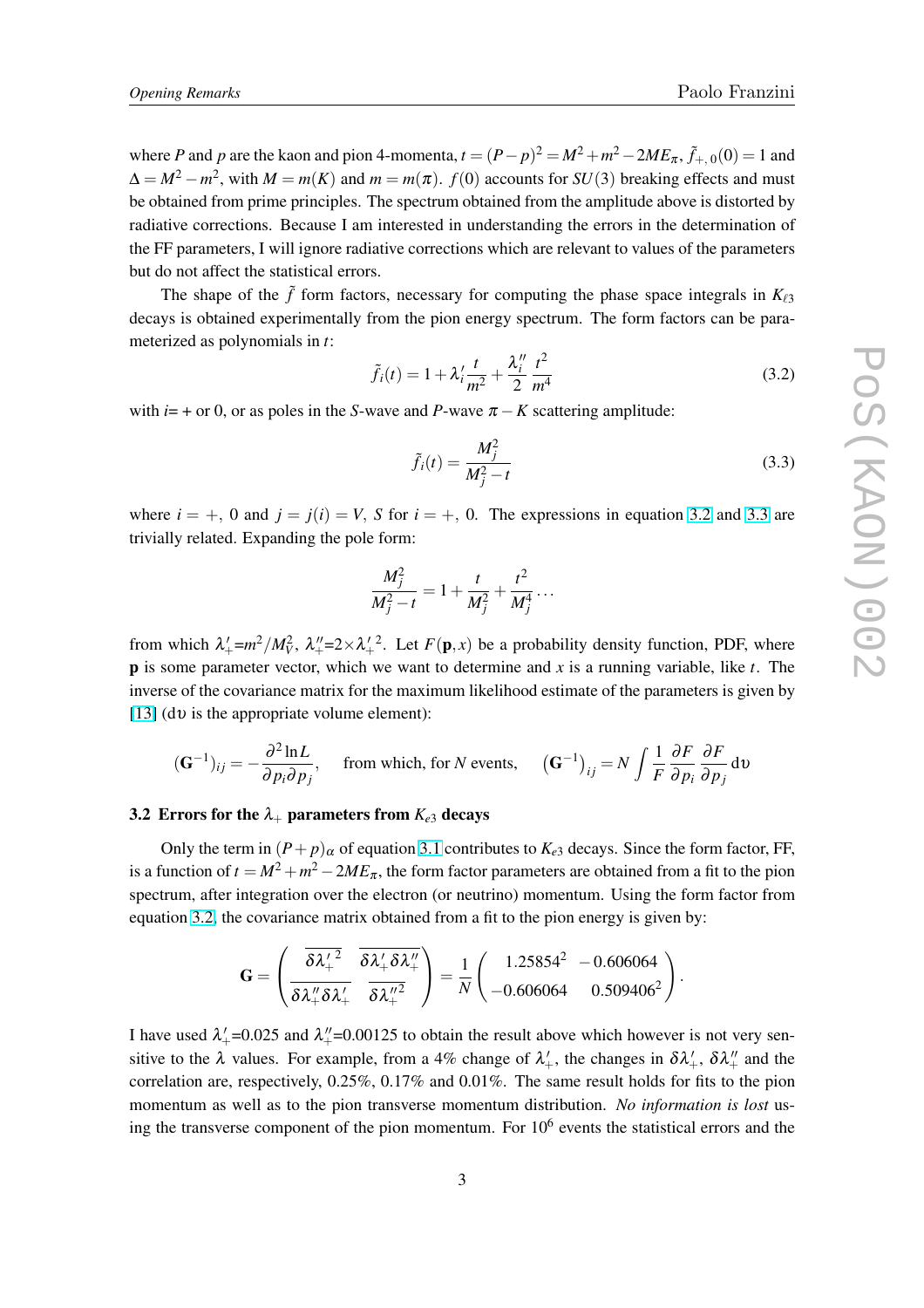correlation,  $\rho(a,b) = \overline{\delta a \delta b}/(\delta a \times \delta b)$ , are:

$$
\begin{aligned} & \delta \lambda_+' = 0.00126 \\ & \delta \lambda_+'' = 0.00051 \end{aligned}, \quad \rho(\lambda_+'',\lambda_+'') = -94.5\%.
$$

The unpleasant (but to be expected) "surprise" is the large, negative correlation between the two parameters of the FF expansion, which allows a trading between  $\lambda'_{+}$  and  $\lambda''_{+}$ , resulting in almost tripling the error for the coefficient of *t* with respect to assuming a linear *t* dependence. This is quite evident when comparing results from fits ignoring  $\lambda''_+$ , [\[6,](#page-7-0) [7,](#page-7-0) [8,](#page-7-0) [9\]](#page-7-0). One finds  $\lambda'_+ \sim 0.029 \pm 0.0003$ , while the inclusion of  $\lambda''_+$  gives  $\lambda'_+$ =0.025..,  $\lambda''_+$  ~0.0012... The approximate rule is that ignoring  $\lambda''_+$  in the fit increases  $\lambda'_+$  by  $\sim$ 3× $\lambda''_+$ .

Another disadvantage of using a FF of the form of equation [3.2](#page-2-0) is that small statistical fluctuation can lead to wrong results for the phase space integral. This is illustrated in figure 2 which shows the results from fitting 100 pion spectra of  $10<sup>6</sup>$  events each. KTeV was the first experiment to experience this problem. They noticed [\[6\]](#page-7-0) that the pole fit was inconsistent with the quadratic fit. The phase space integral computed from the quadratic FF fit is therefore different from that from a pole fit. For some reason they chose to prefer the value from the former, adding as systematic uncertainty the difference between the two values, underestimating however the value of the integral. The KTeV result fluctuated to the extreme upper left corner of figure 2. We know today that their pole answer was correct.



Figure 2: Spread of the  $\lambda'_+$  and  $\lambda''_+$  values from fits to 100 pion spectra with quadratic and pole FF.

Results reported by KTeV, ISTRA+, NA48 and KLOE [\[6,](#page-7-0) [7,](#page-7-0) [8,](#page-7-0) [9\]](#page-7-0) are quite consistent and are given elsewhere [\[14\]](#page-8-0). The averaged values for  $\lambda'_+$  and  $\lambda''_+$  from the  $K_{Le3}$  measurements [\[6,](#page-7-0) [8,](#page-7-0) [9\]](#page-7-0),  $\lambda'_{+}$ =0.02486 $\pm$ 0.00113,  $\lambda'_{+}$ =0.00153 $\pm$ 0.00046 are in perfect agreement with the values computed from the average of the pole fits to the same data,  $\lambda'_{+}$ =0.02542±0.00003 and  $\lambda''_{+}$ =0.00129±0.000032. Fit with pole FF have a slightly higher CL, 40% vs 30% for the quadratic fits. The validity of the pole form is confirmed by at least two phenomenological analysis, [\[15,](#page-8-0) [16\]](#page-8-0). It is ironic that KTeV chose to give a value for the phase space integral which was 0.6% low with an adjusted fractional error of 0.68%, while their pole fit gave the correct answer, with an error of only 0.15%. At the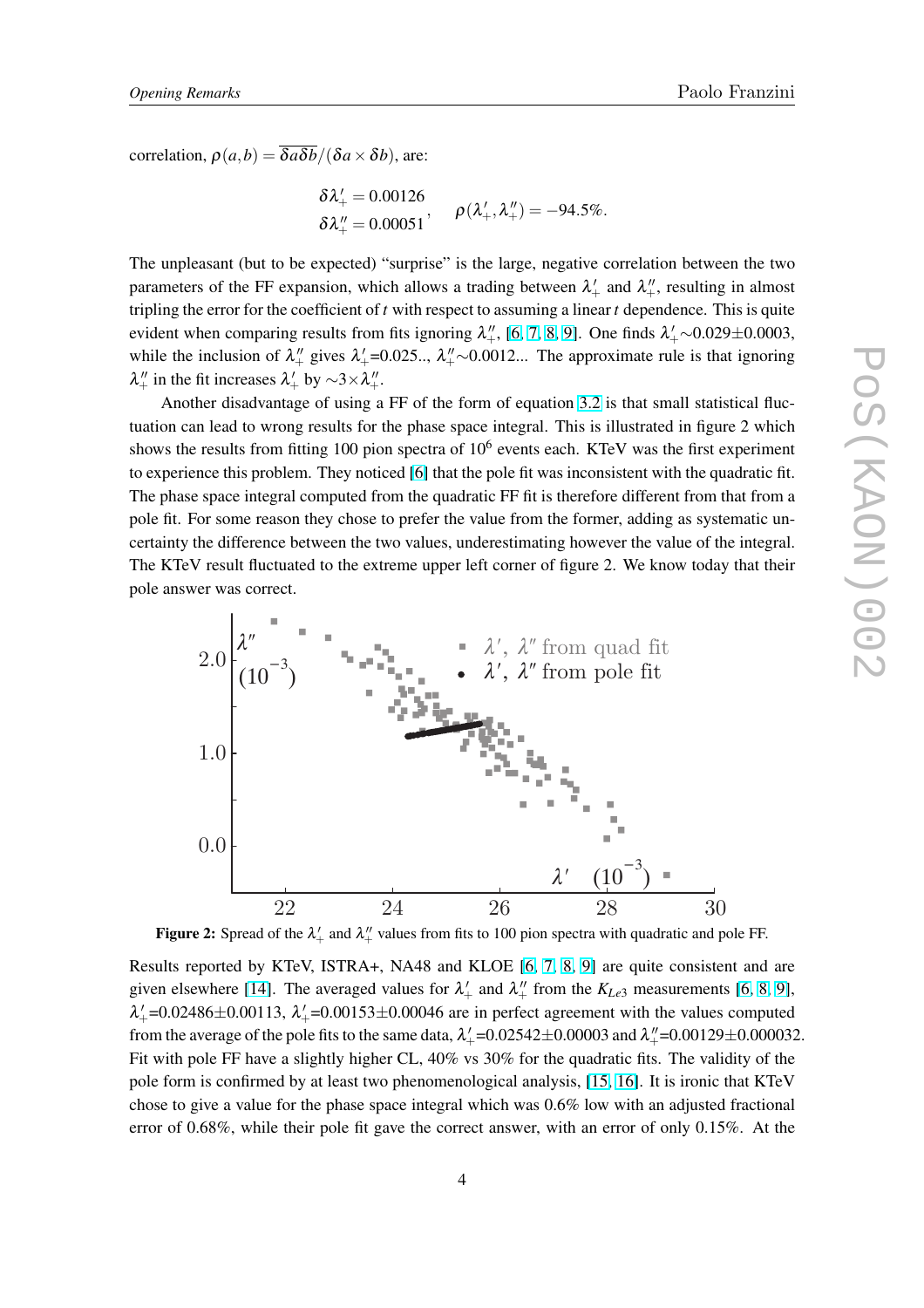present level of accuracy, pole fits are preferable to quadratic fits. The answer to D'Ambrosio [\[11\]](#page-8-0) is therefore that we should use the pole as standard, at least until improved experimental accuracy allows checking whether small corrections to a simple pole form are needed [\[17\]](#page-8-0).

# 3.3 Errors for the  $\lambda_{+,0}$  parameters from  $K_{\mu 3}$  decays, I

While measurements of the vector FF are satisfactory, that is not the case for the scalar FF. The pion spectrum depends on both  $\tilde{f}_+$  and  $\tilde{f}_0$ . If a quadratic form is assumed for both FF we have to determine four parameters:  $\lambda'_+$ ,  $\lambda''_+$ ,  $\lambda'_0$  and  $\lambda''_0$ . There is a folk-lore that a measurement of  $\lambda''_0$ might help improve the value of  $f(0)$  although it is not clear by how much [\[10\]](#page-8-0). It is however a moot point:  $\lambda_0''$  is not measurable. The covariance matrix for the four parameters is

|  |  | $\delta\lambda_0^{\prime 2}$ $\delta\lambda_0^{\prime}\delta\lambda_0^{\prime\prime}$ $\delta\lambda_0^{\prime}\delta\lambda_+^{\prime}$ $\delta\lambda_0^{\prime}\delta\lambda_+^{\prime\prime}$                                                       |  |  | $(63.9^2 - 1200 - 923)$ 197)                                                                    |  |
|--|--|---------------------------------------------------------------------------------------------------------------------------------------------------------------------------------------------------------------------------------------------------------|--|--|-------------------------------------------------------------------------------------------------|--|
|  |  | $\delta\lambda_0^{\prime\prime}\delta\lambda_0^\prime\quad \overline{\delta\lambda_0^{\prime\prime^2}}\quad \overline{\delta\lambda_0^{\prime\prime}\delta\lambda_+^\prime}\ \overline{\delta\lambda_0^{\prime\prime}\delta\lambda_+^{\prime\prime}}\,$ |  |  | $1 \begin{bmatrix} -1200 & 18.8^2 & 272 & -59 \end{bmatrix}$                                    |  |
|  |  | $\overline{\delta\lambda_+^\prime \delta\lambda_0^\prime} \ \overline{\delta\lambda_+^\prime \delta\lambda_0^{\prime\prime}} \ \ \overline{\delta\lambda_+^{\prime\,2}} \ \ \overline{\delta\lambda_+^\prime \delta\lambda_+^{\prime\prime}}$           |  |  | $\begin{array}{ c c c c c c } \hline \hline N & -923 & 272 & 14.8^2 & -49 \ \hline \end{array}$ |  |
|  |  | $\sqrt{\frac{\delta \lambda''_+ \delta \lambda'_0}{\delta \lambda''_+ \delta \lambda''_0}} \frac{\delta \lambda''_+ \delta \lambda'_+}{\delta \lambda''_+ \delta \lambda'_+}$                                                                           |  |  | $197 -59 -48 \cdot 3.4^2$                                                                       |  |

and the normalized correlations are

$$
\left(\begin{array}{rrr}-0.9996 & -0.974 & 0.91 \\ & 0.978 & -0.919 \\ & & -0.976\end{array}\right).
$$

The latter are all very close to  $\pm 1$ , note  $\rho(\lambda'_0,\lambda''_0)$ =–99.96%, which results in  $\delta\lambda'_0$  and  $\delta\lambda''_0$  growing out of control. In particular  $\delta \lambda_0''=0.0188$  for  $10^6$  events or  $\delta \lambda_0''=0.00188$  for  $10^8$  events. Since we expect  $\lambda_0''$  to be of  $O(0.0005)$ , 10<sup>8</sup> events provide a ~400% measurement of  $\delta \lambda_0''$ , which is no measurement at all. It is therefore not possible to measure the "curvature" of the scalar FF and contribute to knowledge about  $f(0)$ . The answer to Vincenzo Cirigliano is "no" [\[10\]](#page-8-0). In practice a  $\chi^2$  fit will not even converge.

## 3.4 Errors for the  $\lambda_{+,0}$  parameters from  $K_{\mu 3}$  decays, II

Ignoring  $\lambda_0''$  the covariance matrix for  $\lambda_0'$ ,  $\lambda_+'$  and  $\lambda_+''$  is

$$
\frac{1}{N} \left( \begin{array}{ccc} 1.75^2 & 3.32 & -1.88 \\ 3.32 & 3.09^2 & -3.87 \\ -1.88 & -3.87 & 1.34^2 \end{array} \right)
$$

which shows that  $\lambda'_0$  can be reasonably measured. The problem here is that the form factor does contain higher powers of *t*. Ignoring such terms however results in a systematic shift in the value of  $\lambda'_0$  and ultimately the estimate of the phase space integral necessary to obtain  $|V_{us}|$  from the  $K_{\ell 3}$ decay widths. It is easy to get an estimate of this shift. The scalar form factor is dominantly a pole,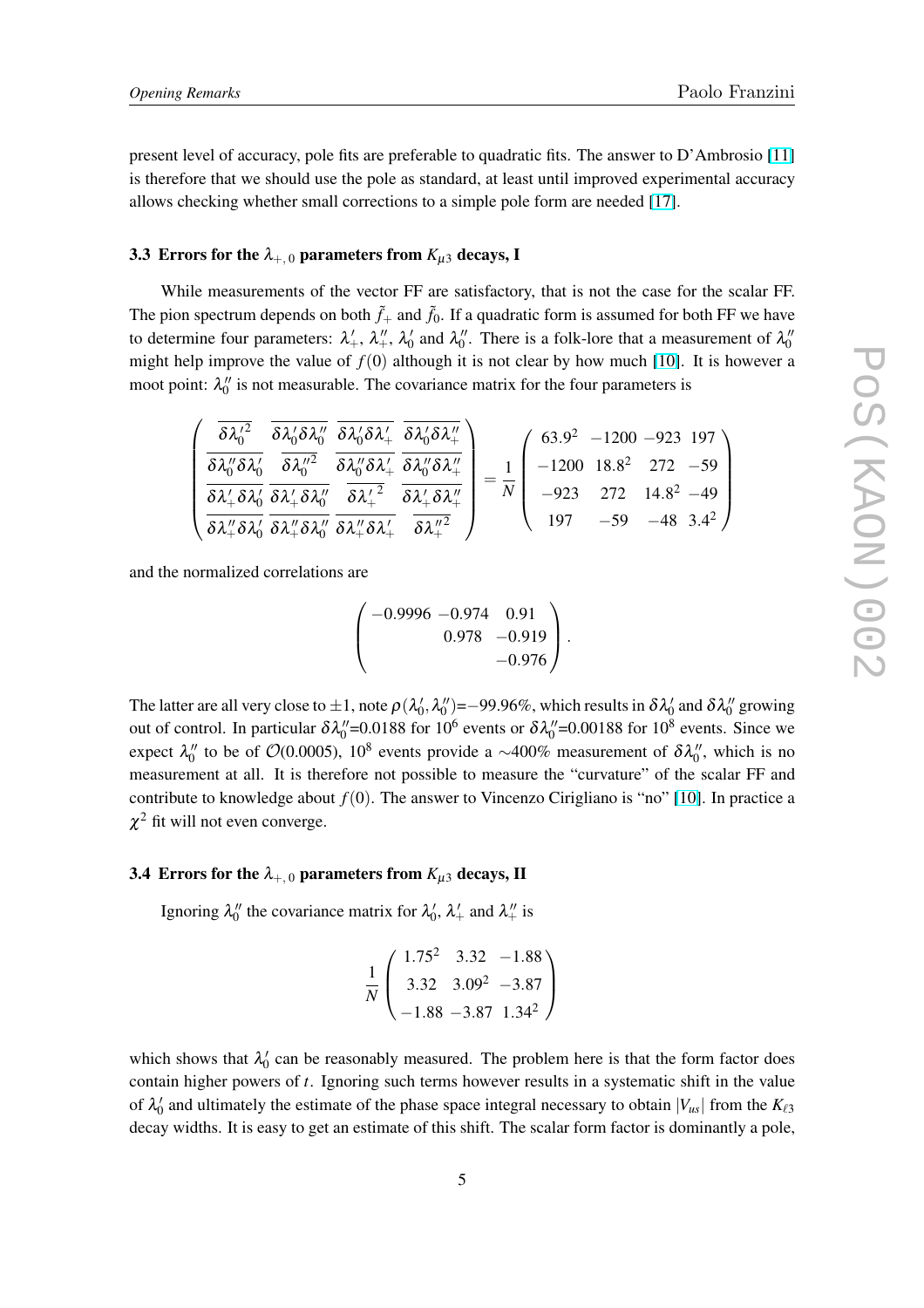which gives the relation  $\lambda_0''=2\lambda_0'^2$ . With this condition, the result of a fit with a linear scalar FF gives a result for  $\lambda'_0$  systematically higher by∼3× $\lambda''_0$  as illustrated in figure 3.



**Figure 3:**  $\lambda'_0$  from fit vs  $\lambda'_0$  true, due to  $\lambda'_0$ - $\lambda''_0$  correlation.

We therefore conclude that all results reported for the value of  $\lambda'_0$  are systematically higher than the correct value.

A possible way out is to simultaneously fit  $K_{e3}$  and  $K_{\mu 3}$  or appropriately combine the results from separate fits. We note however that even if  $\lambda'_+$  and  $\lambda''_+$  were known without errors,  $\lambda''_0$  would be determined to  $\pm 500\%$  with 1 million events or  $\pm 50\%$  with 100 million events, statistical error only of course.

The systematically higher results from a fit with a scalar FF linear in *t* gives a higher value for the phase space integral. The integral, given by  $0.363426 + 0.822071\lambda'_{0} + 1.442195(\lambda'_{0}^{2} + \lambda''_{0}) + ...$ changes by 0.15% if  $\lambda_0'$ =0.015 and the presence of a quadratic term is ignored. This of course is not much, when compared to the present experimental situation, with  $\lambda'_0$  spanning the interval 0.0095 (NA48) to 0.0128 (KTeV), 0.0156 (KLOE) and 0.0171, ISTRA+. The latter is clearly an unacceptable situation, especially when all the parameter's values are averaged. Palutan [\[14\]](#page-8-0) showed a fit to all slope and "curvature" results, with a CL of  $10^{-6}$ . There is no question in my mind that some results are just plainly wrong. Moreover the errors quoted are also at times incorrect. The covariance matrices that I have given are of course ideal lower limits to the errors. Resolution, full coverage and limited Monte Carlo statistics all contribute to enlarging the statistical errors.

It is clear that since a linear fit for  $\tilde{f}_0(t)$  is incorrect and a quadratic fit is impossible we must find a better way of doing things. Stern and collaborators [\[17\]](#page-8-0) have developed a dispersive approach that is approximately equivalent to setting  $\lambda_0'' = \lambda_0'^2 + 0.000416$  in the scalar FF. This procedure reduce to one the number of parameters in  $\tilde{f}_0(t)$  making the fit possible. Note that for  $\lambda'_0 = 0.014$ ,  $\lambda_0'' \sim 0.0002 + 0.0004 \sim 3 \lambda_0'^2$  and all  $\lambda_0'$  values from a linear  $\tilde{f}_0(t)$  fit are even more wrong than what is indicated in figure 3.

#### 3.5 Systematic errors

In addition to what has been discussed so far there are imponderables which we all like to add on and call systematics errors. In the end, it all comes to a doubling (or more) of the errors with respect to the values I have derived, which is quite reasonable. The ISTRA+ group is always very optimistic in this respect and I also believe they made a mistake when they rewrote their original *Ke*<sup>3</sup> paper in order to claim observation of a quadratic term in their data. They give the same systematic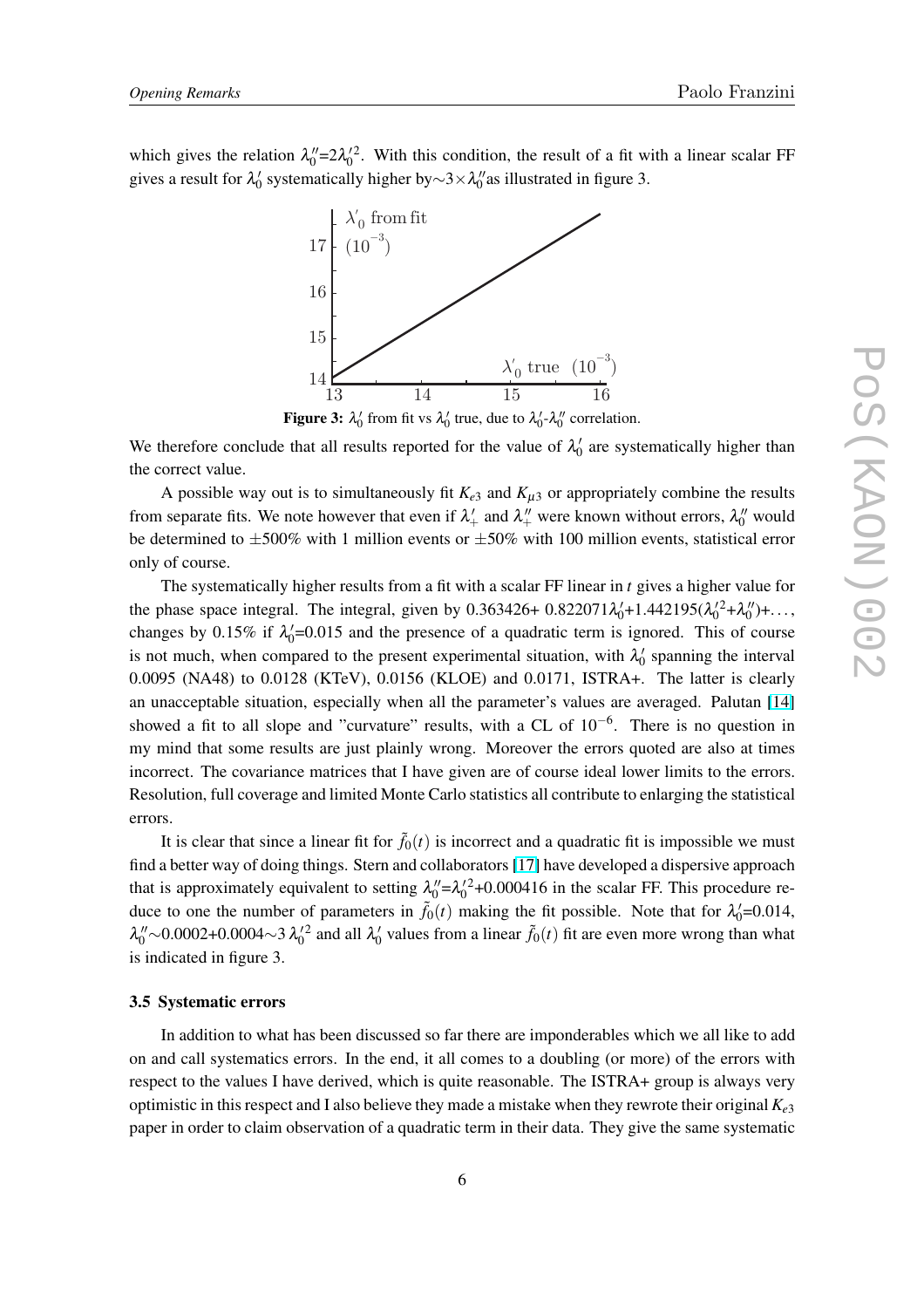uncertainty for  $\lambda'_+$  in the linear and the quadratic fit. The statistical error approximately triples and the same should happen for the systematic error. Doing this aligns their one sigma contour with all others, see figure 4.



Figure 4: 1 <sup>σ</sup> contours. Left: original ISTRA+ errors. Right ISTRA+ systematic error tripled .

KTeV is quite conservative with their systematics but I believe they got confused on how to fit the data and also did not recognize that their pole solution was the right one. NA48 is over cautious with their  $K_{e3}$  analysis, they give the largest errors with the largest data sample of all. They are on the contrary sloppy with their  $K_{\mu 3}$  analysis. KLOE is certainly very conservative, that is not so good either. One last comment. All fits to a quadratic form in *t* must give the same error ratios and correlation, *i.e.* one and the same shape. I have distorted the pion spectrum from  $K_{e3}$  decays multiplying it with the factors  $1 \pm 0.05z$  and  $1 \pm 0.05z^2$ , where  $z = (E(\pi) - E_{min}(\pi))/(E_{max}(\pi) - E_{min}(\pi))$  $E_{min}(\pi)$ ). Fitting the distorted spectra, I obtain the results in figure 5. Note that while  $\lambda'_+$  and  $\lambda''_+$ move around a lot, the errors  $\delta \lambda'_+$ ,  $\delta \lambda''_+$  and their correlation hardly change at all.



Figure 5: 1  $\sigma$  contours. Original spectrum, 1 and distorted spectra 2-5.

This proves that results showing strangely different contours, other than an overall scale due to the number of events and the estimates of systematic effects, are suspect.

The accuracy achieved at present is barely adequate for obtaining  $|V_{us}|$  at the 0.2% level. In fact we can do better, if we were to reduce inconsistencies between experiments and among modes. Consistency is poor everywhere, branching ratios and form factor parameters. Where it really is terrible is in the measurements of the scalar FF. This is due in part to the intrinsical difficulty of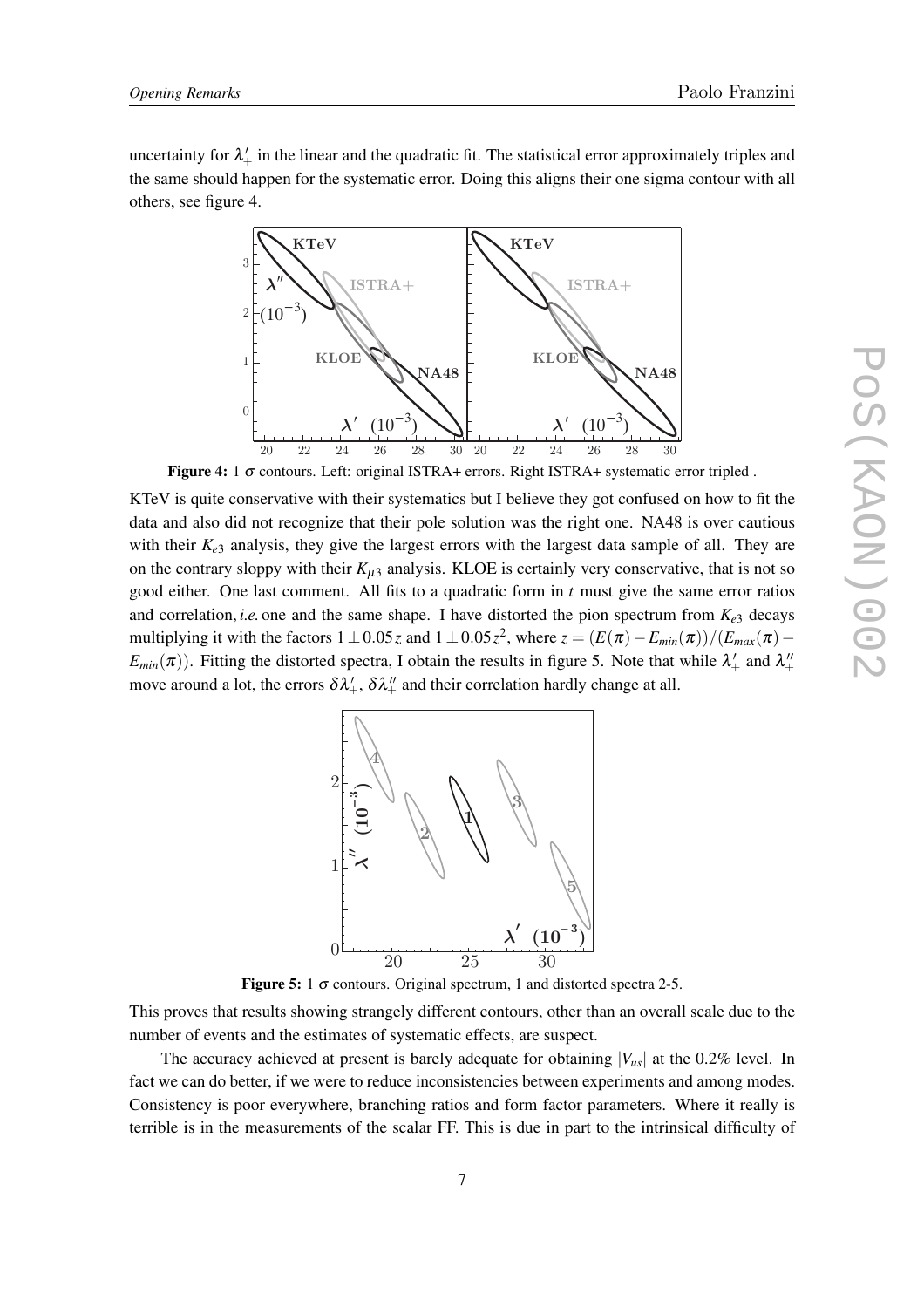<span id="page-7-0"></span>measuring strongly correlated quantities. However the probability that the four measured values fluctuate the way they do is of  $\mathcal{O}(10^{-8})$ , ignoring correlations.

# 4. A better parameterization for the form factor

As discussed above, trying to fit for two highly correlated parameters results in large fluctuation which could be avoided. Both experiment and phenomenology suggest that a good parameterization of the vector FF is:

$$
\tilde{f}_{+}(t) = 1 + \lambda_{+} \frac{t}{m^{2}} + \lambda_{+}^{2} \frac{t^{2}}{m^{4}}
$$

which includes the established  $t^2$  dependence of the FF. For the scalar FF a dispersive approach has been developed [\[17\]](#page-8-0). In its approximate form it suggests the relation:

$$
\tilde{f}_0(t) = 1 + \lambda_0 \frac{t}{m^2} + \frac{\lambda_0^2 + 0.000416}{2} \frac{t^2}{m^4}.
$$

The total number of parameters is thus reduced to 2 from 4 while allowing for  $t^2$  terms in the FFs. The Hill parameterization for the FF [\[19\]](#page-8-0), on the other hand, does not solve the problem of too many parameters. As applied by KTeV to their  $K_{e3}$  decay data [\[20\]](#page-8-0), leads to a FF with an even larger  $t^2$  term than their original quadratic fit, see figure 2 in [\[20\]](#page-8-0), in clear contradiction with the average of all available data.

# 5. Conclusions

Progress since 2004 is outstanding! The product  $f(0)V_{us}$  is known to 0.2% and  $|V_{us}|$  itself to 0.84%, where the error is mostly from the theoretical uncertainty on  $f(0)$ . Unitarity of the CKM mixing matrix is satisfied, for its first row, to ~1.2σ or ~1 part in 1000, with |*V*<sub>*us*</sub>| and |*V*<sub>*ud*</sub>| contributing approximately equally to the uncertainty. Lepton universality, as verified with the  $K_{\ell 3}$ modes, is reaching the accuracy obtained in pion decays and could go well beyond with better analysis and improved data statistics.

#### References

- [1] G.D. Rochester and C.C. Butler, Nature **160** (1947) 855.
- [2] N. Cabibbo, Phys. Rev. Lett. **10** (1963) 531.
- [3] S. L. Glashow, J. Iliopoulos and L. Maiani, Phys. Rev. D 2 (1970) 1285.
- [4] M. Kobayashi and T. Maskawa, Prog. Theor. Phys. 49 (1973) 652.
- [5] J. H. Christenson, J. W. Cronin, V. L. Fitch and R. Turlay, Phys. Rev. Lett. **13** (1964) 138.
- [6] T. Alexopoulos *et al.* [KTeV Collaboration], Phys. Rev. D 70 (2004) 092007.
- [7] O. P. Yushchenko *et al.*, Phys. Lett. B 581 (2004) 31 and 589 (2004) 111.
- [8] A. Lai *et al.* [NA48 Collaboration], Phys. Lett. B 604 (2004) 1 and Veltei, these proceedings.
- [9] F. Ambrosino *et al.* [KLOE Collaboration], Phys. Lett. B 636 (2006) 166.